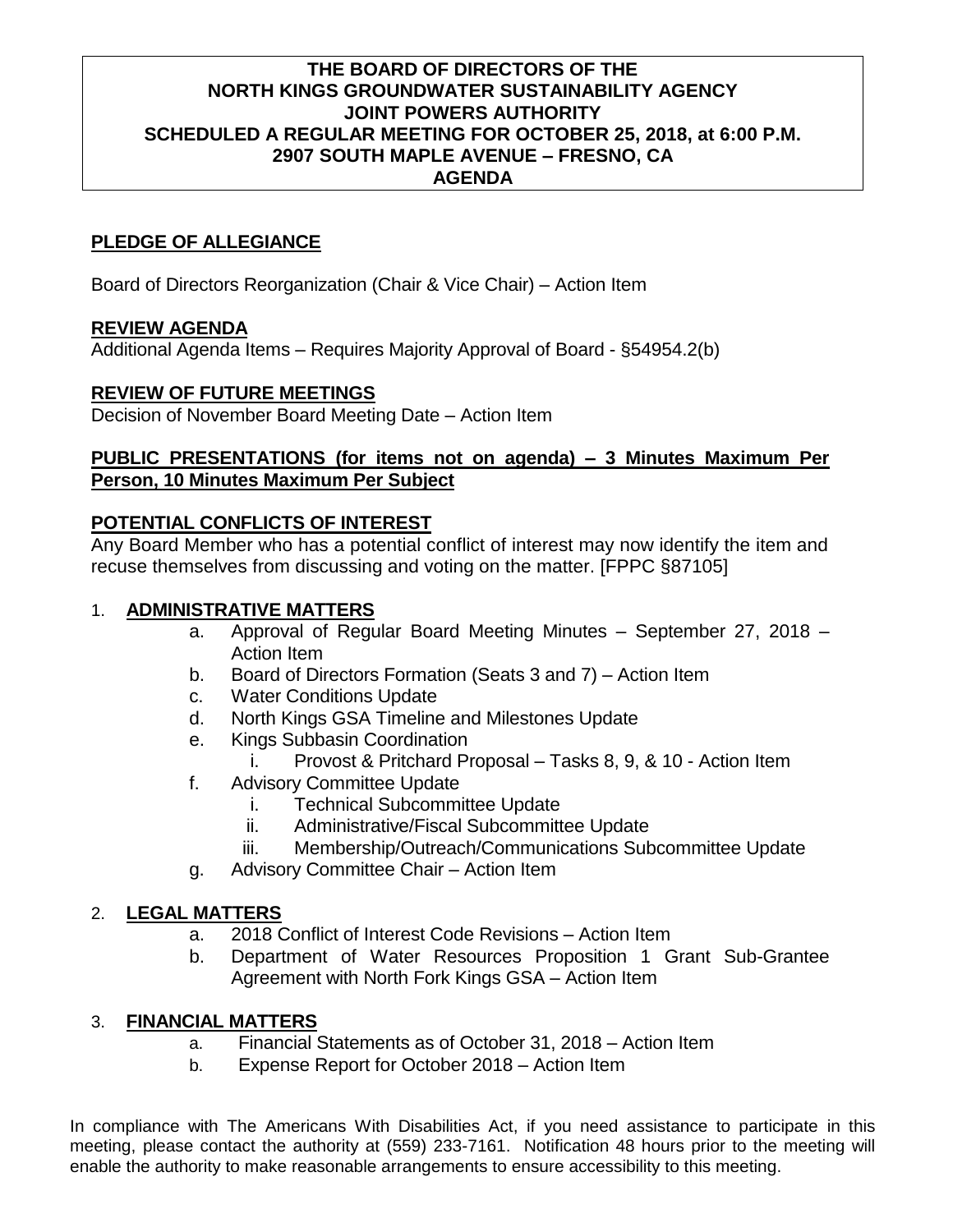## **THE BOARD OF DIRECTORS OF THE NORTH KINGS GROUNDWATER SUSTAINABILITY AGENCY JOINT POWERS AUTHORITY SCHEDULED A REGULAR MEETING FOR OCTOBER 25, 2018, at 6:00 P.M. 2907 SOUTH MAPLE AVENUE – FRESNO, CA AGENDA**

# 4. **EXECUTIVE OFFICER REPORT**

a. Executive Officer Replacement - Update

## 5. **DIRECTORS REPORT**

#### **CLOSED SESSION**

Public Employee Appointment – Government Code 54957 Title: Executive Officer (Discussion Only)

Conference with Labor Negotiators – Government Code 54957.6 Agency designated representative: Board Chairman Unrepresented employee: Future Executive Officer

## 6. **REPORT ON ACTION TAKEN IN CLOSED SESSION**

# 7. **ADJOURNMENT**

Note: This agenda is posted pursuant to the provisions of the Government Code commencing at Section 54950. The date of this posting is October 22, 2018. Posting locations are: 1) Fresno Irrigation District Office; 2) FID Website; and 3) Notice Box located in front of 2907 S Maple Avenue – Fresno, CA (24 hour access available on District website and in the mailbox in front of building).

"In accordance with California Government Code Section 54957.5, any writing or document that is a public record, relates to an open session agenda item and is distributed less than 72 hours prior to a regular meeting, will be made available for public inspection in the District offices during normal business hours. If, however, the document is not distributed until the regular meeting to which it relates, then the document or writing will be made available to the public at the location of the meeting."

In compliance with The Americans With Disabilities Act, if you need assistance to participate in this meeting, please contact the authority at (559) 233-7161. Notification 48 hours prior to the meeting will enable the authority to make reasonable arrangements to ensure accessibility to this meeting.